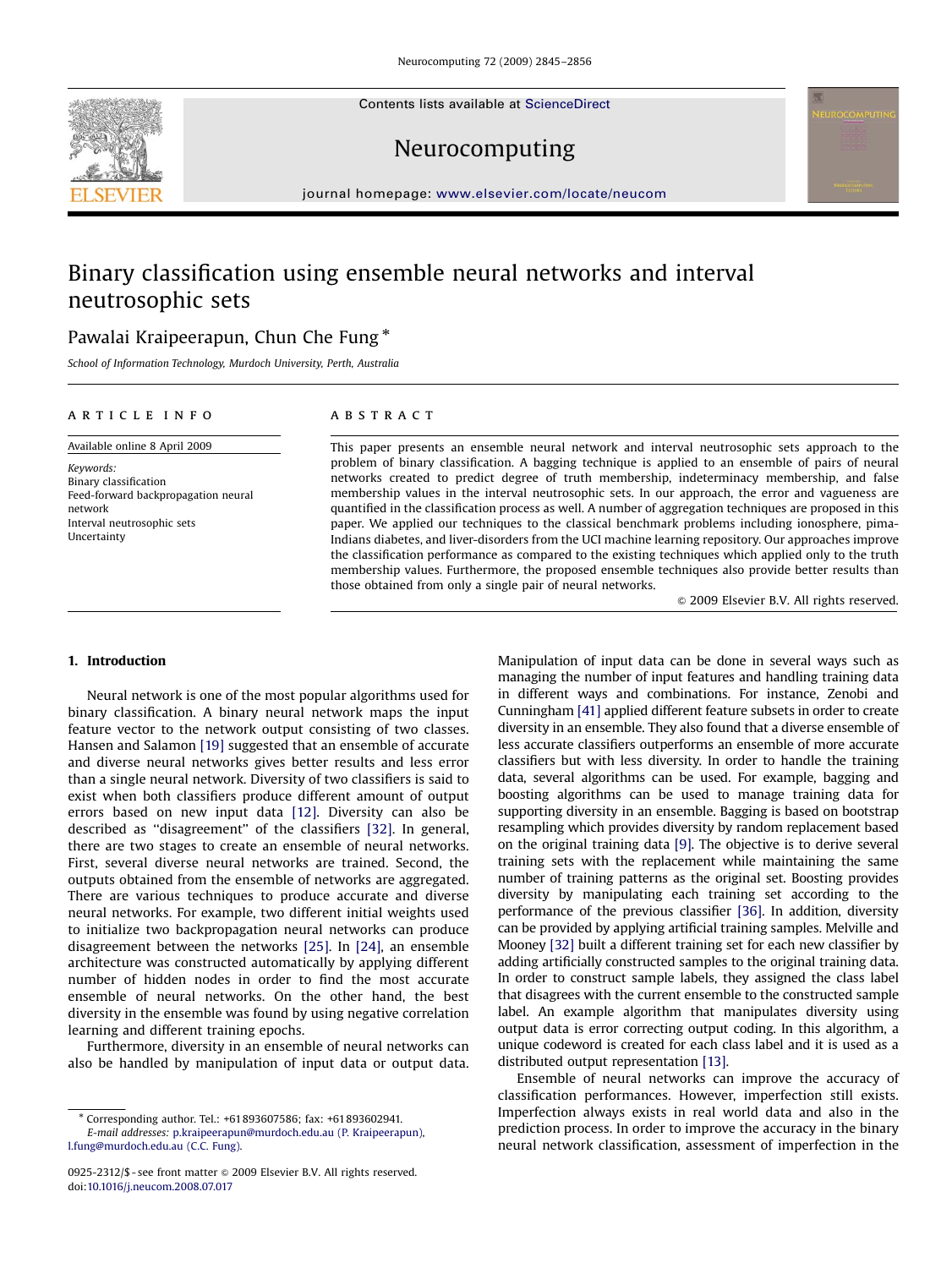classification is an important task. The degree of imperfection may be used as an indication of the level of quality in the classification. Smets [\[38\]](#page-11-0) categorized imperfection into three major aspects: imprecision, inconsistency, and uncertainty. He suggested that imprecision occurs if several worlds are compatible with the available information whereas inconsistency happens when there is no world agreeable to the information. Uncertainty occurs when there is a lack of information about the world for deciding if the statement is true or false. These three aspects are related to one another. For instance, imprecision in the data is a major cause of uncertainty [\[38\]](#page-11-0). Examples of imprecision are ambiguity, error, and vagueness. Ambiguity occurs when the decision deals with doubt. Errors can result from several sources such as measurement, data entry, or processing [\[17\]](#page-10-0). Vagueness deals with the concept of boundaries which cannot be defined precisely [\[15\].](#page-10-0) Vague objects can be categorized into three types: vague point, vague line, and vague region [\[14\]](#page-10-0). In this study, we consider the output of the prediction as vague point, which is a finite set of disjoint sites with known location, but the existence of the sites may be uncertain.

A variety of methods are used to deal with these causes of uncertainty. These include stochastic models, probability theory, supervaluation theory, and fuzzy logic [\[15,17,18,30\]](#page-10-0). These methods deal with different causes of uncertainty to different degrees of success. Although probability theory is best suited in dealing with error, stochastic models can also be used [\[17\].](#page-10-0) However, stochastic models are not good at handling vagueness because phenomena are assumed to be crisp [\[16\]](#page-10-0). Fuzzy set theory is suitable when the uncertainty arises from vagueness [\[17,16\].](#page-10-0) Supervaluation is also used to deal with vagueness [\[30\].](#page-10-0) Furthermore, neural networks can also be used to deal with errors. In [\[37\],](#page-11-0) Generalized Regression Neural Networks (GRNN) is used to predict errors from known errors obtained from training neural networks. These predicted errors were then used as dynamic weights in the determination of results from the ensemble of neural networks.

In this paper, we start our experiment by applying two feedforward backpropagation neural networks trained with the same input data and same parameters, but they disagree in the output target. The number of hidden neurons used in the hidden layer is one of the major issues to establish a feed-forward neural network. There are many algorithms used to determine the number of hidden neurons. For example, a neuron can be automatically created or removed from the hidden layer according to some conditions. For example, the threshold value can be compared to the training error rate [\[3,20\]](#page-10-0), or a set of rules can be created based on the error values [\[6\]](#page-10-0). The result of the comparison or the satisfaction of the rules can be used to adjust the number of neurons. In [\[31,34\],](#page-10-0) the number of hidden neurons was determined based on the evolutionary programming. In [\[23\]](#page-10-0), Igelnik and Pao estimated the size of hidden layer on basis of bound of generalization error. In [\[8\],](#page-10-0) the number of hidden neurons can be determined based on the analysis of variance of the input data set. In [\[7\],](#page-10-0) the sufficient number of hidden neurons was calculated as  $[M/D]$  where M denotes the number of training patterns and D denotes the dimension of the input vectors. On the contrary, in [\[5\],](#page-10-0) the number of hidden neurons was computed as  $2[M/D]$ . However,  $M-1$  hidden neurons were found to be sufficient in [\[21,35\].](#page-10-0) On the other hand, in [\[22\]](#page-10-0), at least two dimensional hidden neurons were found to be sufficient for approximating the posteriori probability in binary classification problem with arbitrary accuracy. In our experiment, we want to concentrate on our proposed technique without varying the parameters that are not involved in our technique. Hence, the number of hidden neurons are freezed by applying two dimensional hidden neurons to all our experiments. After the neural network environment is controlled, a pair of disagreement classifiers are created. The results obtained from our technique are compared to the results obtained from a single neural network which deals only with the truth membership values. After that, we apply this technique to ensemble neural networks.

An ensemble of pairs of neural networks is created in order to improve classification performance of a single pair of networks. A bagging technique is also applied to the ensemble in order to manage diversity using input data. The number of component networks is one of the major issues when using a bagging technique. In [\[33\]](#page-10-0), Opitz and Maclin argued that errors are much reduced if the number of component networks in an ensemble is greater than ten to fifteen. They also found that error reduction plateaus at twenty-five networks. Chawla et al. [\[10\]](#page-10-0) suggested that improvement plateaus in the range of 30–50 classifiers. From these reports, in order to minimize error, 30 component networks are used in this paper.

Furthermore, errors and vagueness occurred in the prediction are also considered in this paper. These two causes of uncertainty are quantified in order to enhance the classification results. In our study, only errors occurred in the prediction process are considered. For vagueness, we consider the output obtained from the prediction as vague point since the input features are known but the degree of the existence of the output is uncertain. In order to represent imperfection information in the binary neural network classification, interval neutrosophic sets are used in this paper.

The rest of this paper is organized as follows. Section 2 presents the basic theory of interval neutrosophic sets. Section 3 explains the proposed techniques for the binary neural network classification with the assessment of error and vagueness. Section 4 describes the data set and the results of our experiments. Conclusions and future work are presented in Section 5.

### 2. Interval neutrosophic sets

In our previous papers [\[26–29\]](#page-10-0), we combined neural networks with interval neutrosophic sets in order to classify prediction of mineral prospectivity from a set of data into deposit or barren cells. We found that an interval neutrosophic set can represent uncertainty information and supports the classification quite well. In this paper, we aim to integrate interval neutrosophic sets with neural networks in order to express uncertainty in the binary classification to the classical benchmark data and problems.

An interval neutrosophic set is an instance of a neutrosophic set, which is generalized from the concept of classical set, fuzzy set, interval valued fuzzy set, intuitionistic fuzzy set, interval valued intuitionistic fuzzy set, paraconsistent set, dialetheist set, paradoxist set, and tautological set [\[40\]](#page-11-0). The membership of an element in the interval neutrosophic set is expressed by three values: truth membership, indeterminacy membership, and false membership. The three memberships are independent. In some special cases, they can be dependent. In this study, the indeterminacy membership depends on both truth and false memberships. The three memberships can be any real sub-unitary subsets and can represent imprecise, incomplete, inconsistent, and uncertain information [\[40\].](#page-11-0) In this paper, the memberships are used to represent only uncertain information. For example, let S be an interval neutrosophic set, then  $y(75, {25, 35, 40}, 45)$ belongs to S means that  $y$  is in S to a degree of 75%,  $y$  is uncertain to a degree of 25% or 35% or 40%, and y is not in S to a degree of 45%. This research follows the definition of interval neutrosophic sets that is defined in [\[39\].](#page-11-0) This definition is described below.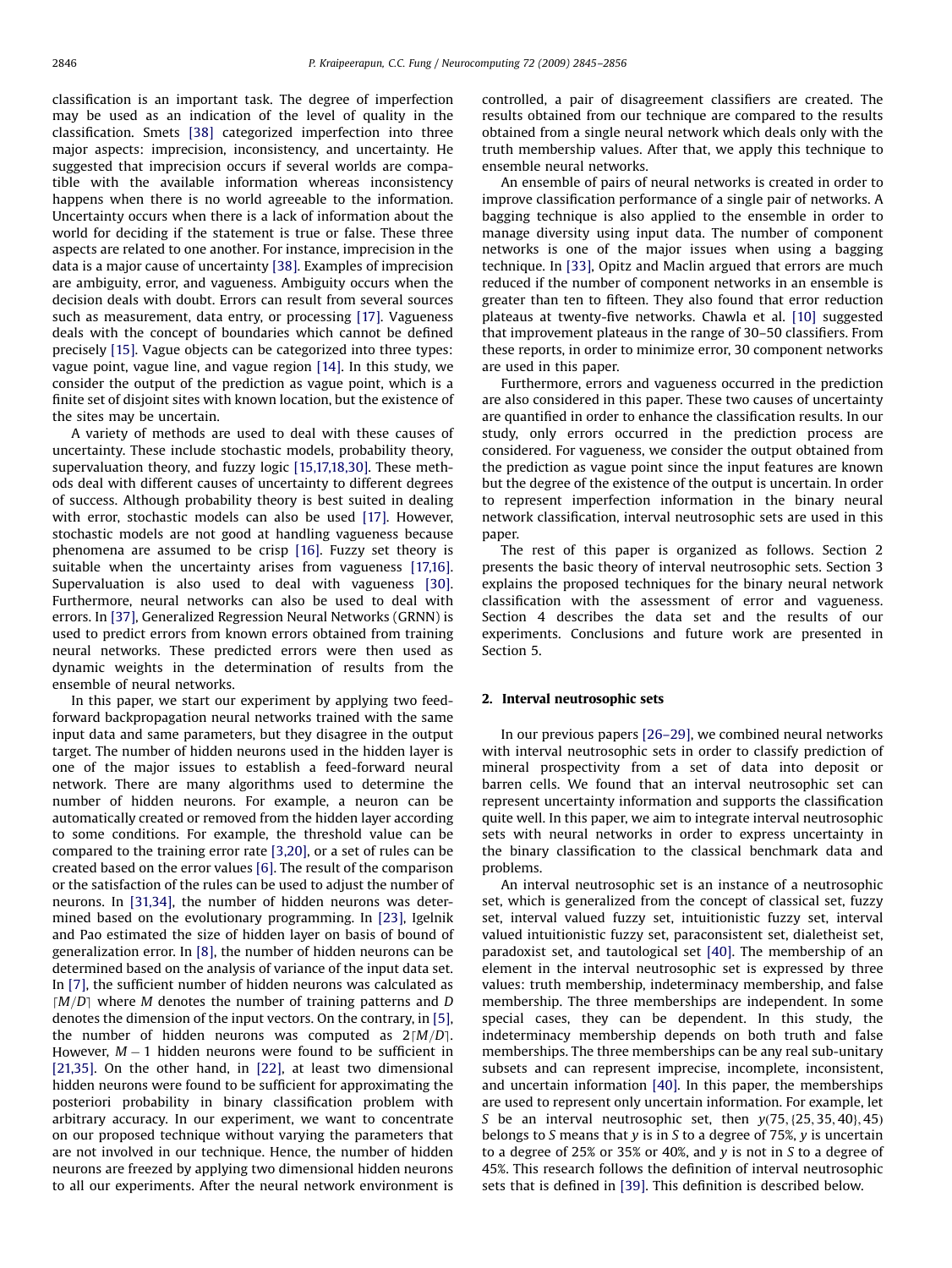Let Y be a space of points (objects). An interval neutrosophic set S in Y is defined as

$$
S = \{y(T_S(y), I_S(y), F_S(y))\}, y \in S \land T_S: Y \longrightarrow [0, 1] \land I_S: Y \longrightarrow [0, 1] \land F_S: Y \longrightarrow [0, 1]\}
$$
\n(1)

where  $T<sub>S</sub>$  is the truth membership function,  $I<sub>S</sub>$  is the indeterminacy membership function and  $F<sub>S</sub>$  is the false membership function.

## 3. Proposed methodologies for binary classification

## 3.1. Binary classification using interval neutrosophic sets and a pair of neural networks

In this experiment, a pair of neural networks is trained to predict degree of truth membership and false membership values. The indeterminacy membership represents two causes of uncertainty, which are error and vagueness. The three memberships form an interval neutrosophic set, which is used for binary classification. Fig. 1 shows our proposed model that consists of a set of input feature vectors, two neural networks, and a process of indeterminacy estimation. The output of this model is represented in the form of an interval neutrosophic set in which each cell in the output consists of three values: truth membership, indeterminacy membership, and false membership values.

Let X be an output of the proposed model.  $X = \{x_1, x_2, \ldots, x_n\}$  $..., x_i,..., x_n$  where  $x_i$  is a cell at location *i*, and *n* is the total number of cells. An interval neutrosophic set A in X can be written as

$$
A = \{x(T_A(x), I_A(x), F_A(x))|, \quad x \in X \land T_A : X \longrightarrow [0, 1] \land I_A : X \longrightarrow [0, 1] \land F_A : X \longrightarrow [0, 1]\}
$$
\n
$$
(2)
$$

where  $T_A$  is the truth membership function,  $I_A$  is the indeterminacy membership function, and  $F_A$  is the false membership function.

The truth neural network (Truth NN) is a neural network that is trained to predict degree of the truth memberships. The falsity neural network (Falsity NN) is also a neural network with the same inputs and architecture as the truth neural network but this network is trained to predict degree of false memberships using the complement of target outputs used in the training data of the truth network. For example, if the target output used to train the truth neural network is 1, the complement of this target output is 0. Fig. 2 shows the proposed training model used for binary classification. Training errors obtained from both networks will be used to estimate uncertainty of type error in the prediction of new input data.

In the test phase, the test or unknown input data are applied to the two networks in order to predict degree of truth and false membership values. For each input pattern, the false membership



Fig. 1. The proposed binary classification based on neural networks and interval neutrosophic sets.



Fig. 2. The proposed training neural networks based on interval neutrosophic sets.



Fig. 3. The proposed model of error and vagueness estimation.

value is supposed to be the complement of the truth membership value. However, both predicted membership values may not be 100% complement to each other. Vagueness may occur in the boundary between these two memberships. Furthermore, errors may occur in the prediction of both truth and false membership values. This research deals with these two causes of uncertainty, which are vagueness and error. Fig. 3 shows our proposed model of error and vagueness estimation. The techniques used to estimate these uncertainty values are described below.

#### Vagueness estimation

In this paper, we consider the output as vague point. The input features are known but the degree of the existence of the output is uncertain. In each output pattern, the truth and false membership values are supposed to be complement to each other. If the truth membership value is 1 and the false membership value is 0 (or vice-versa) then the vagueness value is 0. However, both predicted membership values may not completely complement to each other. Vagueness may exist in the output. [Fig. 4](#page-3-0) shows the relationship among the truth membership, false membership, and vagueness values. The highest vagueness value occurs when the truth and false membership values are equal. Consequently, we compute the vagueness value as the difference between the truth membership and false membership values. If the difference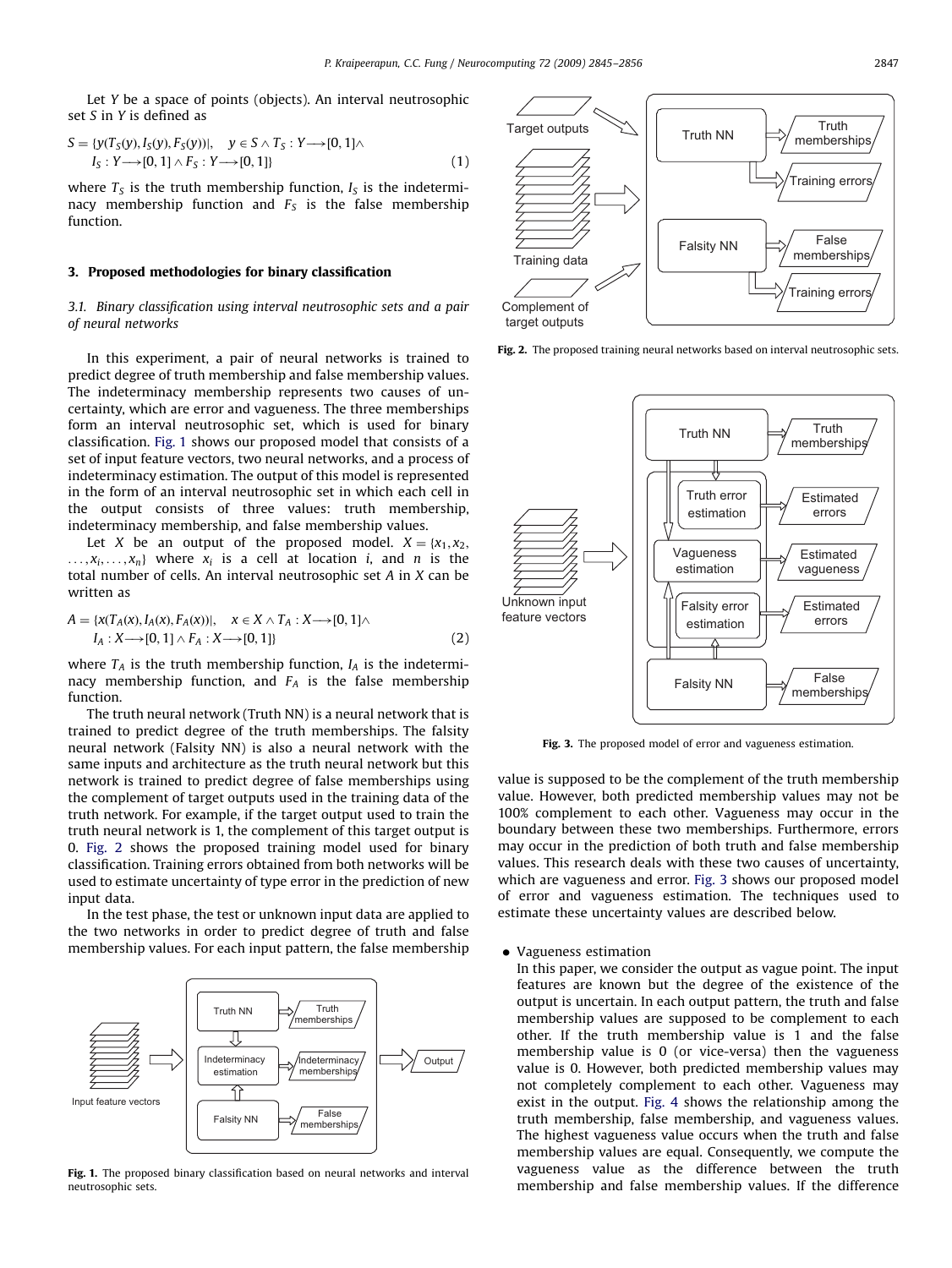<span id="page-3-0"></span>between these two values is high then the vagueness is low. On the other hand, if the difference is low then the vagueness value is high.

Let  $T(x_i)$  be a truth membership at cell  $x_i$ . Let  $F(x_i)$  be a false membership at cell  $x_i$ . Let  $V(x_i)$  be a vagueness value at cell  $x_i$ . For each cell  $x_i$ , the vagueness value  $(V(x_i))$  can be defined as follows:

$$
V(x_i) = 1 - |T(x_i) - F(x_i)|. \tag{3}
$$

**Error estimation** 

Errors can occur during training process. In this experiment, errors obtained from training process are used to estimate errors in the testing process. Fig. 5 shows our proposed error estimation technique. In order to estimate errors in the prediction of truth memberships, the known errors obtained from the truth neural network are plotted in the feature space of the input data layers. Hence, we have to deal with multidimensional space. Two methods are proposed to quantify the estimated errors. First, multidimensional interpolation [\[1\]](#page-10-0) is used to estimate the errors. Second, scaling technique [\[11\]](#page-10-0) is used to reduce high dimensional space into low dimensional space, and then a low dimensional interpolation method [\[2\]](#page-10-0) is used to calculate the interpolated errors. If the multidimensional space is not too high, the first technique is suitable to apply for the interpolation. In contrast, if the multidimensional space is very high and the computer



Fig. 4. The relationship among the truth membership, false membership, and vagueness values.



Fig. 5. The proposed error estimation technique.

used in the experiment has a limited memory, the second technique is more suitable to apply for the interpolation. Estimated errors in the prediction of false memberships are also calculated in the same way as the estimated errors obtained from the truth neural network. The known errors obtained from training of the falsity neural network are plotted in the multidimensional feature space of the training input patterns. After that, an interpolation technique is used to estimate errors in the prediction of false memberships for the unknown input patterns.

After vagueness and error are estimated, the indeterminacy membership for each cell  $x_i$  is formed from these two types of uncertainty. Let  $I(x_i)$  be an indeterminacy membership at cell  $x_i$ . For each cell  $x_i$ , the indeterminacy membership  $(I(x_i))$  can be defined as follows:

$$
I(x_i) = \{V(x_i), E_t(x_i), E_f(x_i)\}\tag{4}
$$

where  $V(x_i)$  is the vagueness value obtained from Eq. (3),  $E_t(x_i)$ is the estimated error in the prediction of truth membership, and  $E_f(x_i)$  is the estimated error in the prediction of false membership.

After the three memberships are created in the test phase, the next step is to classify the predicted outputs into a binary class. Instead of using only the truth membership for the binary classification, the following are our proposed binary classification techniques using the truth membership, false membership, and indeterminacy membership values.

- (1) Binary classification using  $T>F$ : For each cell  $x_i$ , if the truth membership value is greater than the false membership value  $(T(x_i) > F(x_i))$  then the cell is classified as a value 1. Otherwise, the cell is classified as a value 0.
- (2) Binary classification using equal weighted combination: In this method, the truth membership and the complement of the false membership for each cell are combined using a simple averaging method. The combined output  $O(x_i)$  can be computed as the following:

$$
O(x_i) = \frac{T(x_i) + (1 - F(x_i))}{2}
$$
\n(5)

In order to classify the cell into a binary class, we apply the threshold value to classify the cell type. A range of threshold values ranging from 0.1 to 0.9 in steps of 0.1 are created and compared to the output  $O(x_i)$ . If the output is greater than the threshold value then the cell is classified as a value 1. Otherwise, the cell is classified as a value 0. The threshold value that can produce the best accuracy in the classification will be used in the prediction. In general, the most widely used threshold value is 0.5.

(3) Binary classification using dynamic weighted combination: In this method, uncertainty of type error is also considered in the classification. Estimated errors are used for weighting the combination between the truth and false membership values. The weight is dynamically determined based on both estimated errors:  $E_t(x_i)$  and  $E_f(x_i)$ . The weight for the truth membership is computed as the complement of the error estimated for the truth membership. The weight for the false membership is calculated as the complement of the error estimated for the false membership. These two types of weight are considered as the certainty in the prediction of the truth and false membership values, respectively. In this study, the certainty for predicting the false membership is considered to be equal to the certainty for predicting the non-false membership value, which is the complement of the false membership value. Let  $W_t(x_i)$  be the weight for the truth membership value,  $W_f(x_i)$  be the weight for the false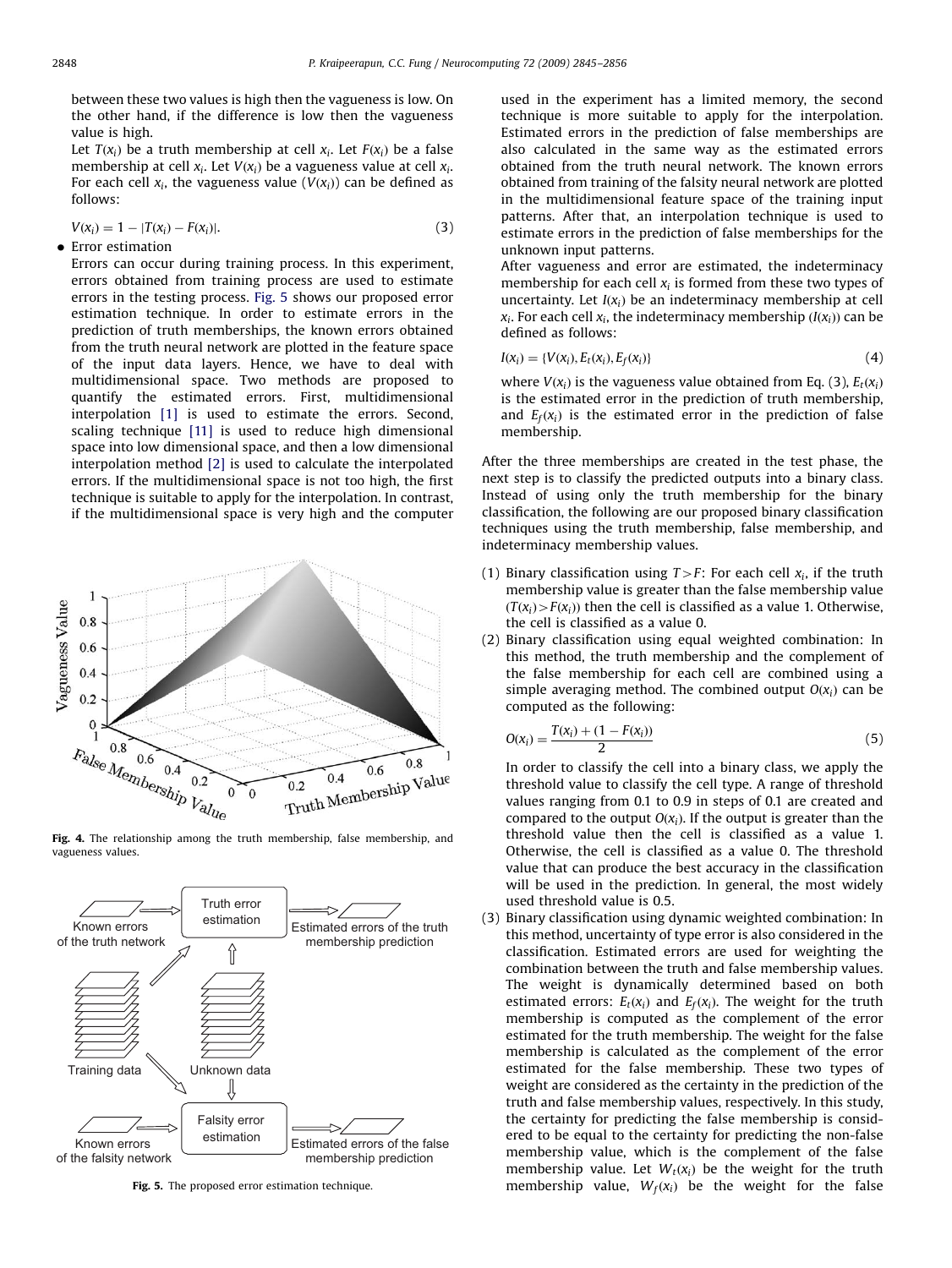membership value, and  ${W}_{non-f}({x}_{i})$  be the weight for the nonfalse membership value. In this study, we consider the weight for the false membership value is equal to the weight for the non-false membership value ( $W_f(x_i) = W_{non-f}(x_i)$ ). The dynamic combination output  $O(x_i)$  can be calculated as follows:

$$
O(x_i) = (W_t(x_i) \times T(x_i)) + (W_f(x_i) \times (1 - F(x_i)))
$$
\n(6)

$$
W_t(x_i) = \frac{1 - E_t(x_i)}{(1 - E_t(x_i)) + (1 - E_f(x_i))}
$$
\n(7)

$$
W_f(x_i) = \frac{1 - E_f(x_i)}{(1 - E_f(x_i)) + (1 - E_f(x_i))}
$$
\n(8)

Instead of using only errors, this technique can be improved by applying both error and vagueness calculated for weighting the combination between the truth and false membership values. Hence, the average between both error and vagueness is computed and used as uncertainty in the prediction. Let  $U_t(x_i)$  and  $U_f(x_i)$  be the average uncertainty in the prediction of the truth and false membership values, respectively. Let  $W_{tt}(x_i)$  and  $W_{ff}(x_i)$  be the weight for the truth and false membership values, respectively. Therefore, the dynamic combination output  $O(x_i)$  can be calculated as follows:

$$
O(x_i) = (W_{tt}(x_i) \times T(x_i)) + (W_{ff}(x_i) \times (1 - F(x_i)))
$$
\n(9)

$$
W_{tt}(x_i) = \frac{1 - U_t(x_i)}{(1 - U_t(x_i)) + (1 - U_f(x_i))}
$$
(10)

$$
W_{ff}(x_i) = \frac{1 - U_f(x_i)}{(1 - U_f(x_i)) + (1 - U_f(x_i))}
$$
\n(11)

$$
U_t(x_i) = \frac{E_t(x_i) + V(x_i)}{2}
$$
\n(12)

$$
U_f(x_i) = \frac{E_f(x_i) + V(x_i)}{2}
$$
\n(13)

Similar to the previous method, a range of threshold values are applied to the output  $O(x_i)$ . If the output is greater than the threshold value then the cell is classified as a value 1. Otherwise, it is classified as a value 0.

# 3.2. Binary classification using interval neutrosophic sets and bagging neural networks

In this approach, we apply interval neutrosophic sets, ensemble neural networks, and a bagging technique to the binary classification. A bagging technique is used to train neural networks in the ensemble. The bagging algorithm uses bootstrap resampling to generate multiple training sets. In this study, each bootstrap sample is created by random selection of input patterns from the original training data set with replacement. Hence, each generated training set may contain some repeated samples. Also, some original input patterns may not be included in the generated training set at all. However, each generated training set contains the same number of training patterns as the original data set. Fig. 6 shows our proposed training model based on interval neutrosophic sets, ensemble neural networks, and a bagging technique. Each component in the ensemble consists of a pair of neural networks which are the truth neural network (Truth NN) and the falsity neural network (Falsity NN). Both networks apply the same architecture and use the same generated training set for training. The truth network is trained to predict degrees of truth membership. The falsity network is trained to predict degrees of



Fig. 6. The proposed training model based on interval neutrosophic sets, ensemble neural networks and a bagging technique.

false membership. This network is trained with the complement of the target output values presented to the truth neural network. Similar to our method presented in the previous section, errors obtained from both networks can be used to estimate errors in the prediction of unknown data. Therefore, m components in the ensemble produce m pairs of truth and falsity neural networks.

In the test phase, the test data is applied to  $m$  pairs of truth and falsity networks. Each pair of the truth and falsity networks predict  $n$  pairs of the truth and false membership values, where  $n$ is the total number of test data. [Fig. 7](#page-5-0) shows our proposed binary classification model based on the integration of interval neutrosophic sets with bagging neural networks and uncertainty estimation. Similar to the previous section, vagueness may occur in the boundary between the truth and false memberships obtained from each pair of the networks in the ensemble. Errors also exist in the predictions. In order to estimate vagueness and error in the prediction, we apply the same technique as the technique applied in the previous section. Therefore, vagueness is computed from the difference between the truth and false membership values. Errors are estimated using the interpolation techniques. We consider the output from each component as an interval neutrosophic set.

Let  $X_i$  be an output of the *j*-th component, where  $j = 1, 2, 3, \ldots, m$ . Let  $A_j$  be an interval neutrosophic set in  $X_j$ .  $A_j$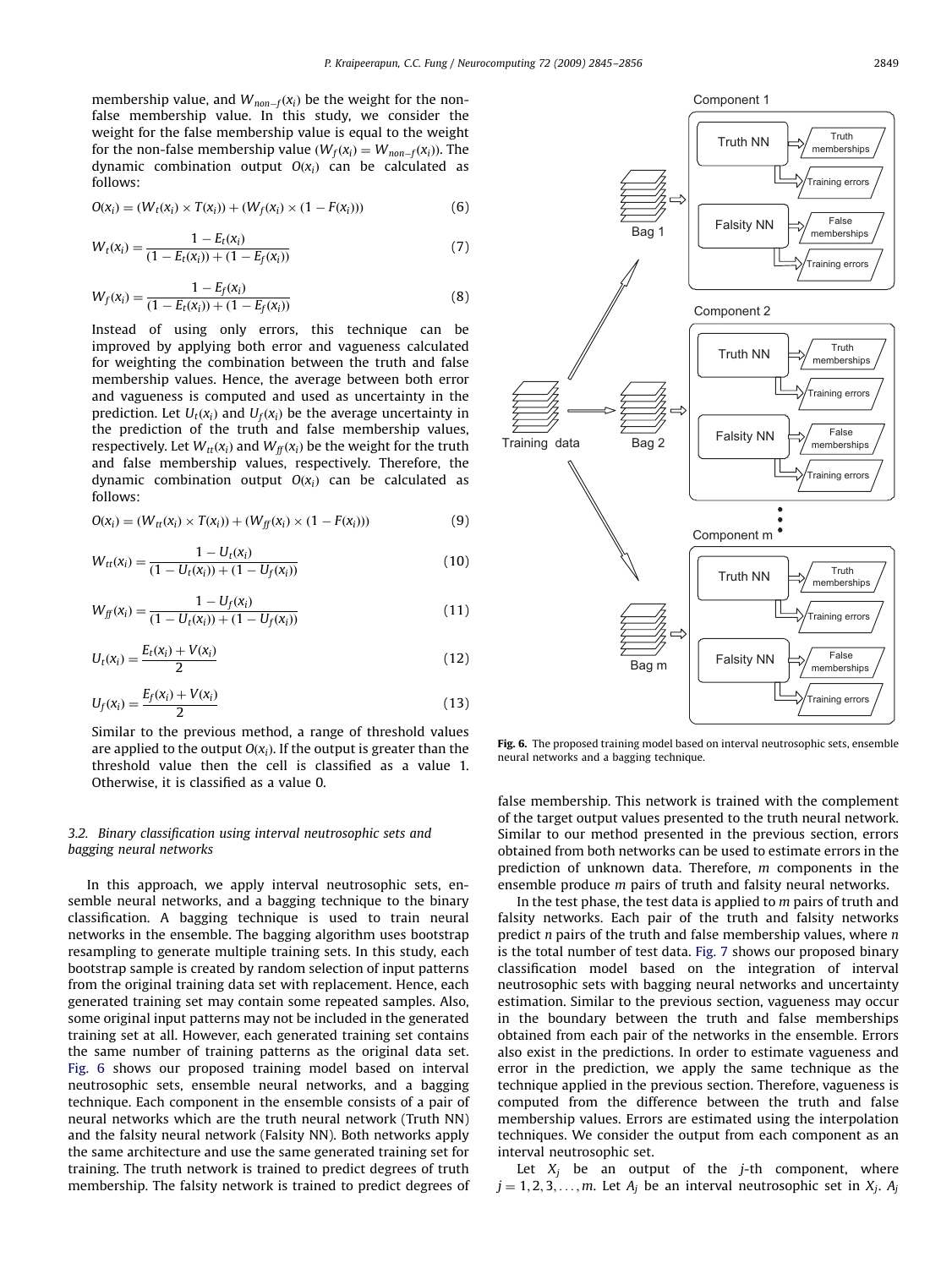<span id="page-5-0"></span>

Fig. 7. The proposed binary classification model based on the integration of interval neutrosophic sets with bagging neural networks.

can be defined as

$$
A_j = \{x(T_{A_j}(x), I_{A_j}(x), F_{A_j}(x))|, \quad x \in X_j \land T_{A_j} : X_j \longrightarrow [0, 1] \land I_{A_j} : X_j \longrightarrow [0, 1] \land F_{A_j} : X_j \longrightarrow [0, 1]\}
$$
\n(14)

 $I_j(x_i) = \{V_j(x_i), Et_j(x_i),Ef_j(x_i)\}$  (15)

$$
V_j(x_i) = 1 - |T_{A_j}(x_i) - F_{A_j}(x_i)|
$$
\n(16)

where  $T_{A_i}$  is the truth membership function,  $I_{A_i}$  is the indeterminacy membership function,  $F_{A_i}$  is the false membership function,  $V_j$  is the vagueness value,  $E_{t_j}$  is the estimated error in the prediction of truth membership, and  $E_f$  is the estimated error in the prediction of false membership.

The next step is to combine the outputs from all components in the ensemble and then classify the cell into a binary class. In this study, we propose two methods for combining the outputs.

- (1) Averaging based on truth and false memberships: Four techniques using averaging are proposed and described below.
	- (a) Average based on  $T>F$ : In this technique, the truth membership values obtained from all components are averaged. The false membership values obtained from all components are also averaged. Let  $T_{avg}(x_i)$  be an average truth membership value for the cell at location i. Let  $F_{avg}(x_i)$  be an average false membership value for the cell

at location i.  $T_{avg}(x_i)$  and  $F_{avg}(x_i)$  can be defined as following:

$$
T_{avg}(x_i) = \frac{\sum_{j=1}^{m} T_{A_j}(x_i)}{m}
$$
 (17)

$$
F_{avg}(x_i) = \frac{\sum_{j=1}^{m} F_{A_j}(x_i)}{m}
$$
 (18)

After the average truth membership and the average false membership are computed, these two values are compared in order to classify the cell into a binary class. If the average truth membership value is greater than the average false membership value  $(T_{avg}(x_i) > F_{avg}(x_i))$  then the cell is classified as a value 1. Otherwise, the cell is classified as a value 0.

(b) Average based on equal weighted combination: In this technique, the average truth membership value and the complement of the average false membership value are combined using a simple averaging technique. The combined output  $O(x_i)$  can be computed as following:

$$
O(x_i) = \frac{T_{avg}(x_i) + (1 - F_{avg}(x_i))}{2}
$$
\n(19)

In order to classify the cell into a binary class, the threshold value is applied. A range of threshold values ranging from 0.1 to 0.9 in steps of 0.1 are created and compared to the output  $O(x_i)$ . If the output is greater than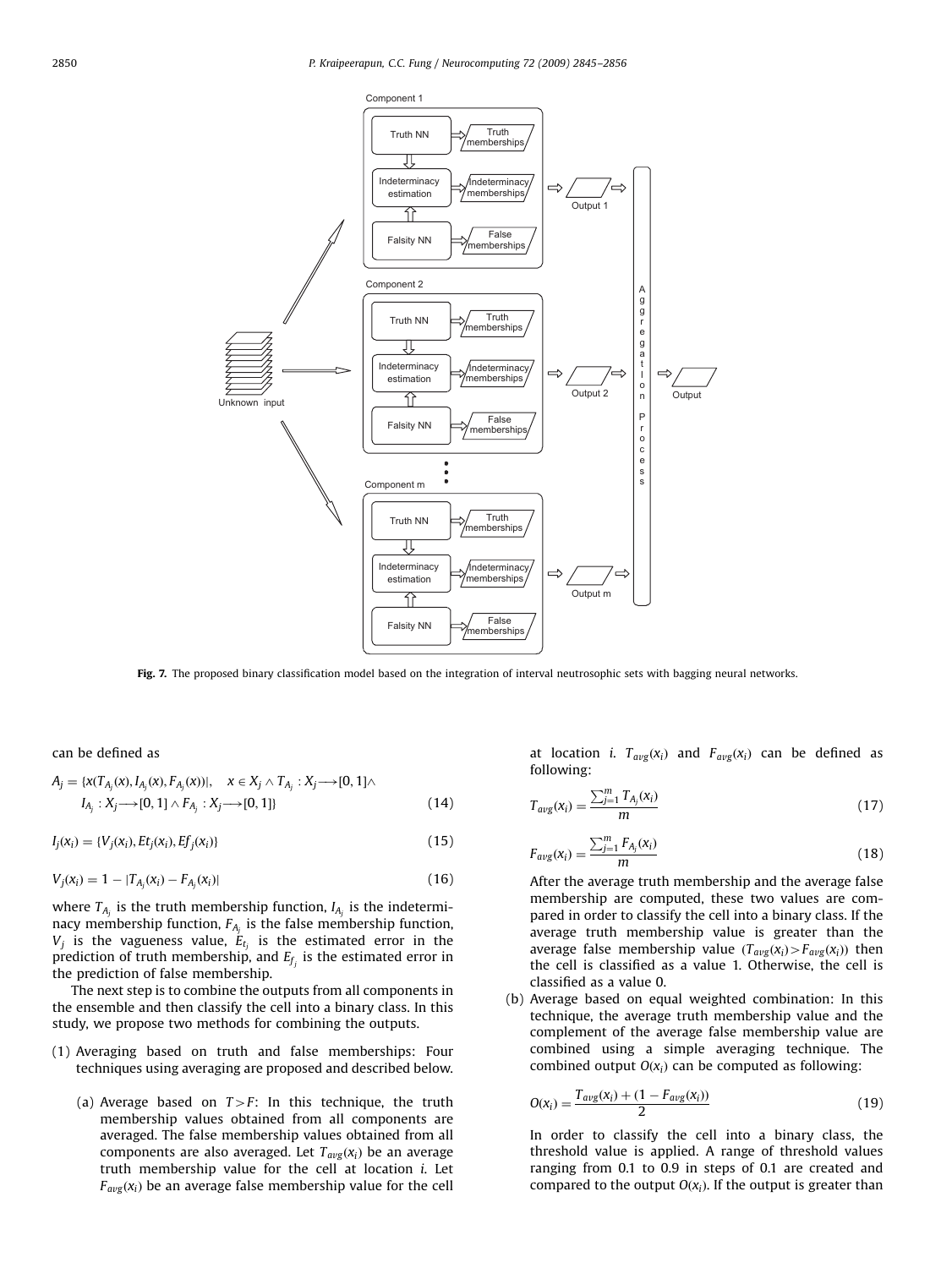the threshold value then the cell is classified as a value 1. Otherwise, the cell is classified as a value 0. The threshold value that can produce the best accuracy in the classification can be used in the prediction.

(c) Dynamic weighted average based on  $T>F$ : In this technique, the truth membership and false membership values are weighted before averaging. The weight can be created based on members of the indeterminacy membership. In this study, we found that the weight created based on vagueness provide better results than the weight created based on only errors or both error and vagueness values. In our technique, the estimated errors are created based on the input patterns. In a bagging technique, only some input patterns are selected for training. Hence, only some known errors are used in the interpolation in order to find the interpolated errors. Therefore, the estimated errors may not give us the best results for weighting. Consequently, we create the weight based on the vagueness value  $(V_i(x_i))$ . Let  $P(x_i)$  be an average truth membership value based on weights. Let  $O(x_i)$  be an average false membership value based on weights.  $W_i(x_i)$  be the weight based on vagueness value at the j-th component. P, Q, and W can be defined as following:

$$
P(x_i) = \sum_{j=1}^{m} (W_j(x_i) \times T_{A_j}(x_i))
$$
\n(20)

$$
Q(x_i) = \sum_{j=1}^{m} (W_j(x_i) \times F_{A_j}(x_i))
$$
\n(21)

$$
W_j(x_i) = \frac{1 - V_{A_j}(x_i)}{\sum_{j=1}^{m} (1 - V_{A_j}(x_i))}
$$
(22)

After the dynamic weighted average truth membership value and the dynamic weighted average false membership value are computed for each input pattern, these two values are compared. If the average truth membership value is greater than the average false membership value  $(P(X_i) > Q(X_i))$  then the input pattern is classified as a value 1. Otherwise, it is classified as a value 0.

(d) Dynamic weighted average based on equal weighted combination: In this technique, the dynamic weighted average truth membership value  $P(x_i)$  and the complement of the dynamic weighted average false membership value  $Q(x_i)$  are combined using a simple averaging technique. The combined output  $O(x_i)$  can be computed as following:

$$
O(x_i) = \frac{P(x_i) + (1 - Q(x_i))}{2}
$$
\n(23)

After that, the combined output is compared to a range of threshold values. If the output is greater than the threshold value then the cell is classified as a value 1. Otherwise, the cell is classified as a value 0. The threshold value that can produce the best accuracy in the classification can be used in the prediction.

- (2) Majority vote based on truth and false memberships: Three techniques using majority vote are proposed and described below.
	- (a) Majority vote based on  $T>F$ : In this technique, each pair of the truth and falsity neural networks produces a separate classification. For each cell  $x_i$  in the output of the j-th component, if the truth membership value is greater than the false membership value  $(T_{A_j}(x_i)$   $\!\!>$   $\! F_{A_j}(x_i))$ then the cell is classified as a value 1. Otherwise, the cell is

classified as a value 0. Once each cell in each output is classified, the majority vote is then applied to the ensemble outputs for each input pattern. If at least half of the outputs yield a value 1 then the cell corresponding to the input pattern is classified as a value 1. Otherwise, the cell is classified as a value 0.

(b) Majority vote based on equal weighted combination: In this technique, the truth membership and the complement of the false membership values for each cell in each output are combined using a simple averaging method. Let  $O_i(x_i)$  be the combined output for the cell  $x_i$  at the *i*-th component.  $O_i(x_i)$  can be computed as following:

$$
O_j(x_i) = \frac{T_{A_j}(x_i) + (1 - F_{A_j}(x_i))}{2}
$$
\n(24)

A range of threshold values are then compared to the result of the combination,  $O_i(x_i)$ . In this study, we found that the threshold value that frequently produces the best accuracy in the classifications is 0.5. Hence, we decided to apply the threshold value of 0.5 for the classification for all components in the ensemble. If  $O_i(x_i)$  is greater than 0.5 then the cell  $x_i$  is classified as a value 1. Otherwise, the cell is classified as a value 0. After that, the majority vote is used to make a final classification. If at least half of the outputs yield a value 1 then the cell  $x_i$  is classified as a value 1. Otherwise, the cell is classified as a value 0.

(c) Majority vote based on dynamic weighted combination: In this technique, each cell  $x_i$  in the output of the *j*-th component is considered. Hence, we cannot use a vagueness value for weighting each pair of the truth and false membership values. Therefore, estimated errors:  $Et_i(x_i)$  and  $Ef_i(x_i)$  are applied in the classification. These two estimated errors are used for weighting the combination between the truth and false membership values for each cell  $x_i$  at the *j*-th component. The weights created for the truth and false memberships are computed as the complement of the estimated errors in the prediction of the truth and false memberships, respectively. These two types of weight are considered as the certainty in the prediction. In this study, the certainty for predicting the false membership is equal to the certainty for predicting the non-false membership value.

Let  $Wt_i(x_i)$  be the weight for the truth membership value at cell  $x_i$  in the *j*-th component,  $Wf_i(x_i)$  be the weight for the false membership value at cell  $x_i$  in the *j*-th component. In this technique, both weights for the false and non-false membership values are equal. The dynamic combination output  $O_i(x_i)$  at cell  $x_i$  in the *j*-th component can be calculated as follows:

$$
O_j(x_i) = (Wt_j(x_i) \times T_{A_j}(x_i)) + (Wf_j(x_i) \times (1 - F_{A_j}(x_i))) \tag{25}
$$

$$
Wt_j(x_i) = \frac{1 - Et_j(x_i)}{(1 - Et_j(x_i)) + (1 - Ef_j(x_i))}
$$
(26)

$$
Wf_j(x_i) = \frac{1 - Ef_j(x_i)}{(1 - Et_j(x_i)) + (1 - Ef_j(x_i))}
$$
\n(27)

After that, a range of threshold values are compared to the output and then the majority vote is used to classify the cell.

## 4. Experiments

#### 4.1. Data set

Three data sets from UCI Repository of machine learning data sets [\[4\]](#page-10-0) are employed in this paper. [Table 1](#page-7-0) shows the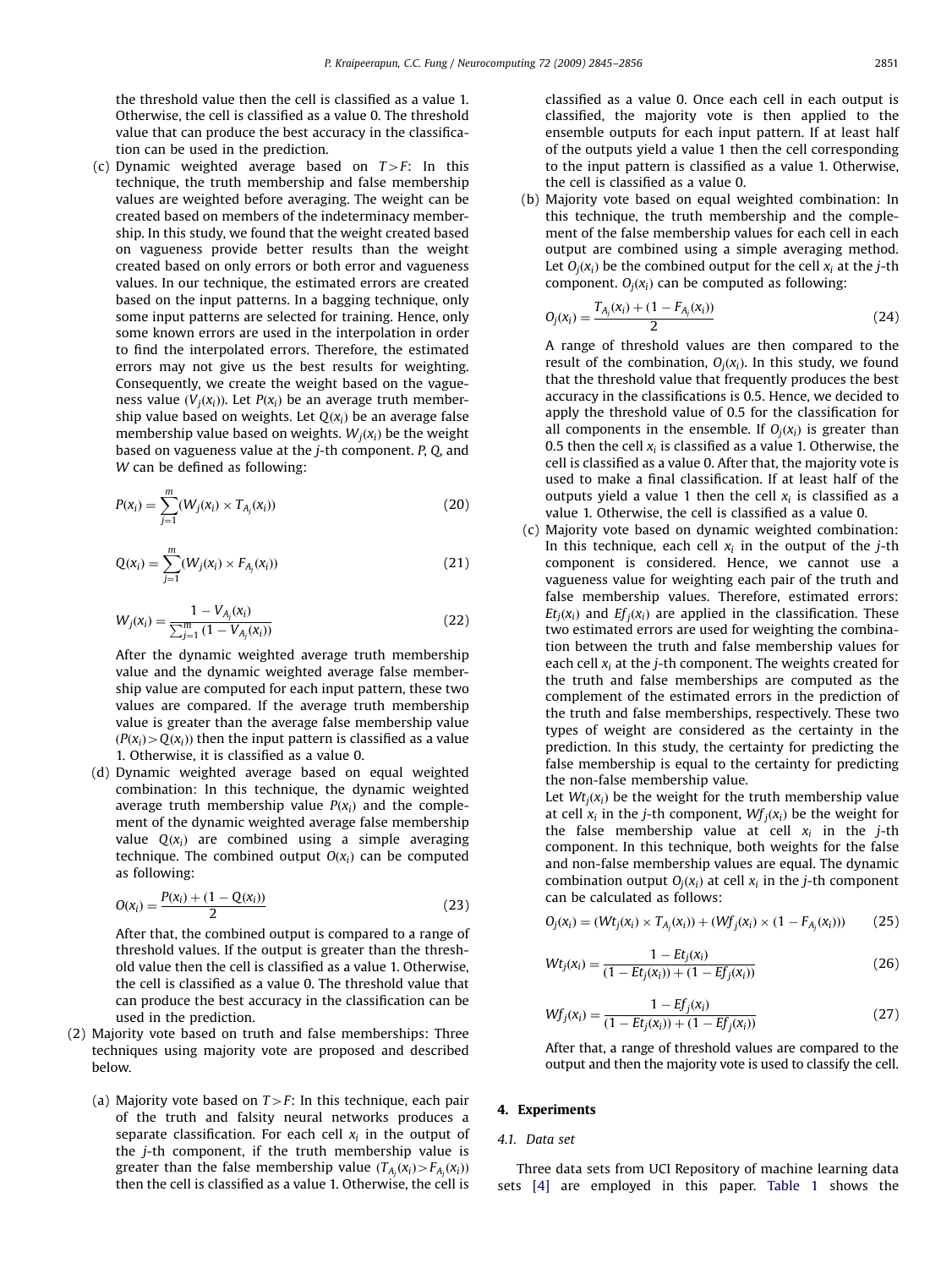<span id="page-7-0"></span>Table 1 Data sets used in this study.

| Name                 | Feature<br>type | No. of<br>classes | No. $of$<br>features | Size of<br>samples | Size of<br>training set | Size of<br>testing set |
|----------------------|-----------------|-------------------|----------------------|--------------------|-------------------------|------------------------|
| Ionosphere Numeric 2 |                 |                   | 34                   | 351                | 200                     | 151                    |
| Pima                 | Numeric 2       |                   | 8                    | 768                | 576                     | 192                    |
| Liver                | Numeric 2       |                   | 6                    | 345                | 276                     | 69                     |

characteristics of these three data sets including the size of training and testing data used in our experiments.

### 4.2. Experimental methodology and results

In this paper, three data sets named ionosphere, pima, and liver from UCI Repository are used to test our proposed models. Each data set is split into a training set and a testing set as shown in Table 1. In the binary classification using a single pair of neural networks, twenty pairs of feed-forward backpropagation neural networks are trained with 20 different randomized training sets in order to provide an average of 20 classification results.

In the binary classification using an ensemble of pairs of neural networks, 20 ensembles are also created in order to provide an average of 20 classification results. For each ensemble, 30 generated training sets are created using bootstrap resampling with replacement and applied to 30 components in the ensemble. For each component, a pair of feed-forward backpropagation neural networks is trained in order to predict degree of truth membership and degree of false membership values.

For each pair of neural networks in both single and ensemble techniques, the first network is used as the Truth NN whereas the second network is used as the Falsity NN. The truth network predicts degrees of truth membership. The falsity network predicts degrees of false membership. In this paper, we want to focus on our technique that aims to increase diversity by creating a pair of opposite networks. Therefore, both networks apply the same parameter values and are initialized with the same random weights. The number of input-nodes for each network is equal to the number of input features for each training set. Both networks include one hidden layer constituting of 2n neurons where n is the number of input features. The only difference for each pair of networks is that the target outputs of the falsity network are equal to the complement of the target outputs used to train the truth network. In order to compare all techniques created in this paper, we apply the same architecture and parameters for all pairs of neural networks.

In the test phase, after each pair of truth and false memberships is predicted, the indeterminacy memberships are then estimated. For the results obtained from a single pair of networks, Eq. (3) is used to compute the vagueness value whereas Eq. (16) is used for the results obtained from the proposed ensemble technique.

Errors in the prediction of truth and false memberships are estimated using interpolation techniques. In this paper, the multidimensional interpolation technique is applied to the liver data set. For the ionosphere and pima data sets, the scaling technique is applied in order to reduce high dimensional space into two dimensional space and then the two dimensional interpolation technique is used to estimate the interpolated errors.

After the three memberships are determined, these membership values are used for binary classification. All our proposed classification techniques explained in the previous section are then applied to the three membership values. Table 2 shows the

#### Table 2

The percentage of average classification accuracy for the test set obtained by applying our techniques and the existing techniques.

| Technique                                  | Ionosphere % correct    Pima % correct    Liver % correct |       |       |  |  |  |
|--------------------------------------------|-----------------------------------------------------------|-------|-------|--|--|--|
| Single pair of NNs                         |                                                           |       |       |  |  |  |
| T > 0.5                                    | 93.54                                                     | 70.49 | 62.68 |  |  |  |
| T > F                                      | 96.42                                                     | 74.74 | 66.52 |  |  |  |
| Equal weight                               | 96.42                                                     | 74.74 | 66.52 |  |  |  |
| Dynamic weight                             |                                                           |       |       |  |  |  |
| Error                                      | 96.32                                                     | 74.92 | 66.59 |  |  |  |
| Error and vagueness                        | 96.42                                                     | 74.95 | 67.03 |  |  |  |
|                                            | Ensemble of pairs of NNs and averaging                    |       |       |  |  |  |
| T > 0.5                                    | 96.56                                                     | 77.16 | 69.93 |  |  |  |
| T > F                                      | 97.55                                                     | 77.81 | 74.64 |  |  |  |
| Equal weight                               | 97.55                                                     | 77.81 | 74.64 |  |  |  |
| Dynamic weight                             |                                                           |       |       |  |  |  |
| T > F                                      | 97.48                                                     | 77.96 | 74.13 |  |  |  |
| Equal weight                               | 97.48                                                     | 77.96 | 74.13 |  |  |  |
|                                            |                                                           |       |       |  |  |  |
| Ensemble of pairs of NNs and majority vote |                                                           |       |       |  |  |  |
| T > 0.5                                    | 96.56                                                     | 76.02 | 69.93 |  |  |  |
| T > F                                      | 97.52                                                     | 77.66 | 73.99 |  |  |  |
| Equal weight                               | 97.52                                                     | 77.66 | 73.99 |  |  |  |
| Dynamic weight                             | 97.42                                                     | 78.89 | 73.19 |  |  |  |

comparison between results obtained from our proposed techniques and results obtained from the existing techniques. This table is separated into three parts. The first part shows the comparison between the average classification accuracy obtained by applying 20 pairs of truth and falsity neural networks, and the average classification accuracy obtained by applying 20 single truth neural networks. For each test set, we found that the results obtained from our proposed techniques outperform the results obtained from the existing technique,  $T>0.5$ . Our proposed techniques using  $T>F$  and using equal weighted combination are found to provide the same results for each test set used in this study. Both techniques provide better results when compared to the existing technique. However, they give us different advantages. The technique based on  $T>F$  gives us discrete results (1 or 0) whereas our technique using equal weighted combination gives us continuous results. Hence, both techniques are suitable for different applications. Our technique using equal weighted combination can be enhanced by using the dynamic weighted combination technique. In the dynamic weight combination technique, the weights can be created based on errors or based on both error and vagueness values. We found that the dynamic weight combination technique that applies both error and vagueness values provide better results than the other techniques used in the experiment of single pair of neural networks. These results show that if we know the cause of uncertainty, we can use it to improve the classification results. However, all techniques applied to a single pair of networks can be enhanced by using an ensemble of pairs of networks.

The second and third parts of Table 2 show the comparison between the average results obtained from 20 ensembles of pairs of neural networks and the average results obtained from 20 ensembles of the truth neural networks only. The second part shows the results based on averaging techniques whereas the third part shows the results based on majority vote techniques. From both parts, we found that the results obtained from our proposed averaging and majority vote techniques outperform the results obtained from both simple averaging and simple majority vote that apply only to the ensemble of the truth networks. In the second part, we also found that our proposed averaging technique based on  $T>F$  and averaging technique based on equal weighted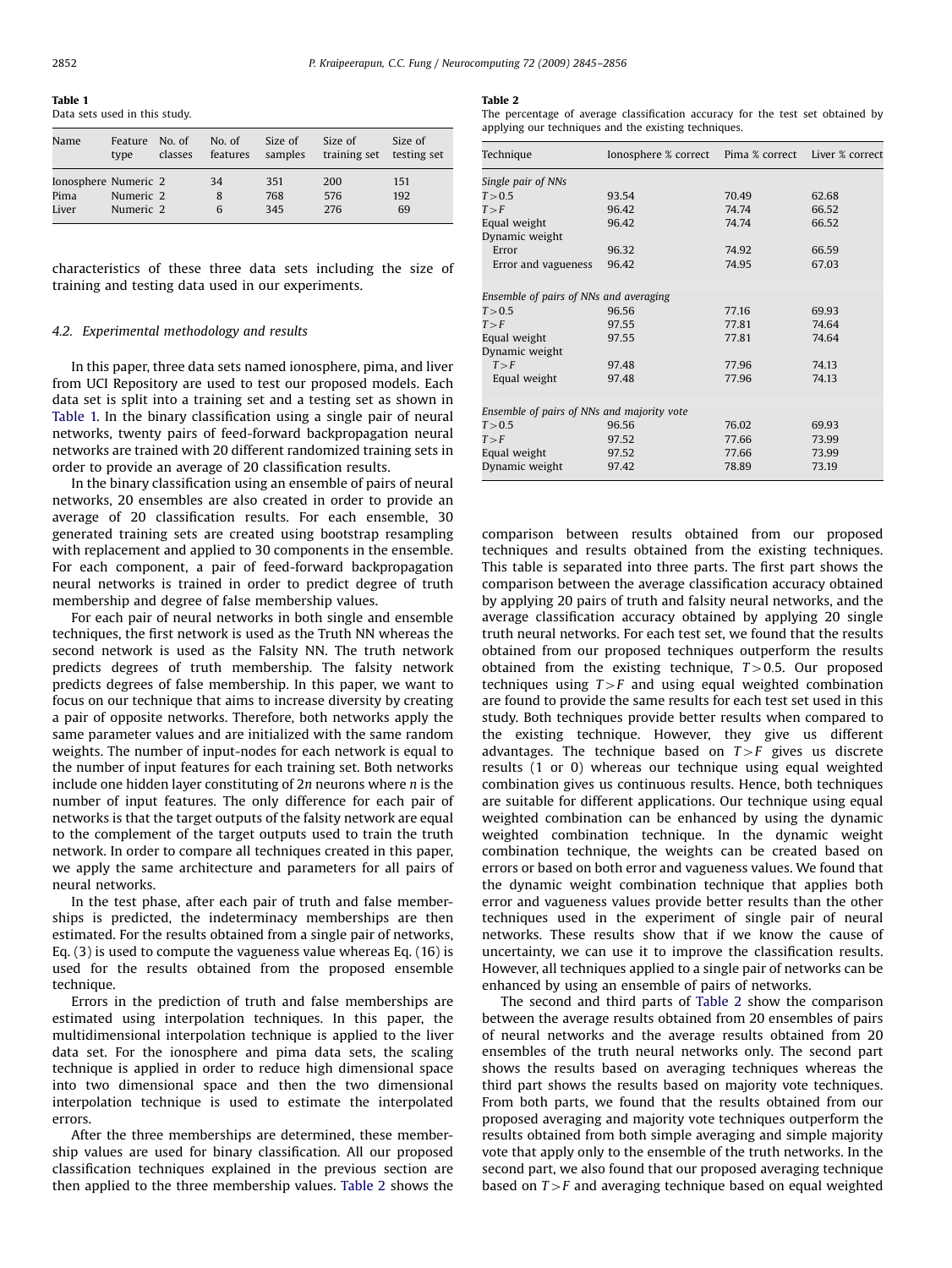<span id="page-8-0"></span>combination give us equal results for each test set. Also, the results obtained from both dynamic weighted average techniques are equal for each test set. In the third part, we also found that our proposed majority vote based on  $T>F$  and majority vote based on equal weighted combination provide us the same results for each test set. Therefore, we can conclude that the technique of  $T>F$  and the technique of weighting can be used interchangeably. Both techniques are suitable for different applications. Furthermore, we also found that our proposed averaging techniques give better classification performance compared to our proposed majority vote techniques.

A further advantage of our model is the ability to represent uncertainty in the prediction for each input pattern. This ability can be used to support the confidence in the classification. In our experiment, we found that uncertainty of type vagueness can be used to support the confidence in the classification quite well. For example, if the output pattern contains a high vagueness value then this pattern should be reconsidered. Tables 3–5 show three examples of the ranges of vagueness values in the classification of pima data set. These three examples are picked up from three out of 20 pairs of neural networks created in the first part of [Table 2.](#page-7-0) For each table, vagueness values are categorized into three levels: high, med, and low. The total number of correct and incorrect outputs predicted from each pair of neural networks are represented. Table 3 shows the worst accuracy result whereas the best accuracy result is shown in Table 5. Table 4 shows the moderate accuracy result. These three tables show that most of the outputs that have low level of vagueness are correctly classified. In Table 3, the minimum vagueness value is very high which is the value of 0.6851. Hence, this classifier gives us the worst accuracy result, which is 63.54%. In contrast, the minimum vagueness value obtained from Table 5 is 0.0332 which is very low, and most of the results are fall into the group of the low level of vagueness. Therefore, this classifier provides us the best accuracy classification result, which is 80.21%.

The visualization of uncertainty of type vagueness in the classification can be used to enhance the decision making. The

#### Table 3

Total number of correct and incorrect outputs predicted from a pair of neural networks for the test set of pima data (classifier 1).

| Vagueness                                       |                    | Number of pattern |                            | % correct               |
|-------------------------------------------------|--------------------|-------------------|----------------------------|-------------------------|
| Value                                           | Level              | Correct           | Incorrect                  |                         |
| 0.7909-0.8438<br>0.7380-0.7908<br>0.6851-0.7379 | High<br>Med<br>Low | 2<br>15<br>105    | $\overline{4}$<br>12<br>54 | 33.33<br>55.56<br>66.04 |
| Total                                           |                    | 122               | 70                         | 63.54                   |

#### Table 4

Total number of correct and incorrect outputs predicted from a pair of neural networks for the test set of pima data (classifier 2).

| Vagueness                                       |                    | Number of pattern |               | % correct               |
|-------------------------------------------------|--------------------|-------------------|---------------|-------------------------|
| Value                                           | Level              | Correct           | Incorrect     |                         |
| 0.7611-0.9961<br>0.5261-0.7610<br>0.2912-0.5260 | High<br>Med<br>Low | 29<br>44<br>66    | 23<br>25<br>5 | 55.77<br>63.77<br>92.96 |
| Total                                           |                    | 139               | 53            | 72.40                   |

#### Table 5

Total number of correct and incorrect outputs predicted from a pair of neural networks for the test set of pima data (classifier 3).

| Vagueness      |      | Number of pattern |           | % correct |
|----------------|------|-------------------|-----------|-----------|
| Value<br>Level |      | Correct           | Incorrect |           |
| 0.6732-0.9932  | High | 31                | 21        | 59.62     |
| 0.3532-0.6731  | Med  | 47                | 11        | 81.03     |
| 0.0332-0.3531  | Low  | 76                | 6         | 92.68     |
| Total          |      | 154               | 38        | 80.21     |



Fig. 8. Two dimensional visualization of the test set of pima data obtained from a pair of neural networks (classifier 1). The ' $\times$ ' represents results obtained from  $T\leq F$ .



Fig. 9. Two dimensional visualization of the test set of pima data obtained from a pair of neural networks (classifier 2). The ':' represents results obtained from  $T>F$ and the ' $\times$ ' represents results obtained from  $T \leq F$ .

relationship among the truth membership, false membership, and vagueness values from Tables 3–5 can be represented in two and three dimensional spaces. Figs. 8–10 show the relationship between the truth membership and false membership values in two dimensional spaces. For the two dimensional graphical representation, if a cloud of points is arranged in the diagonal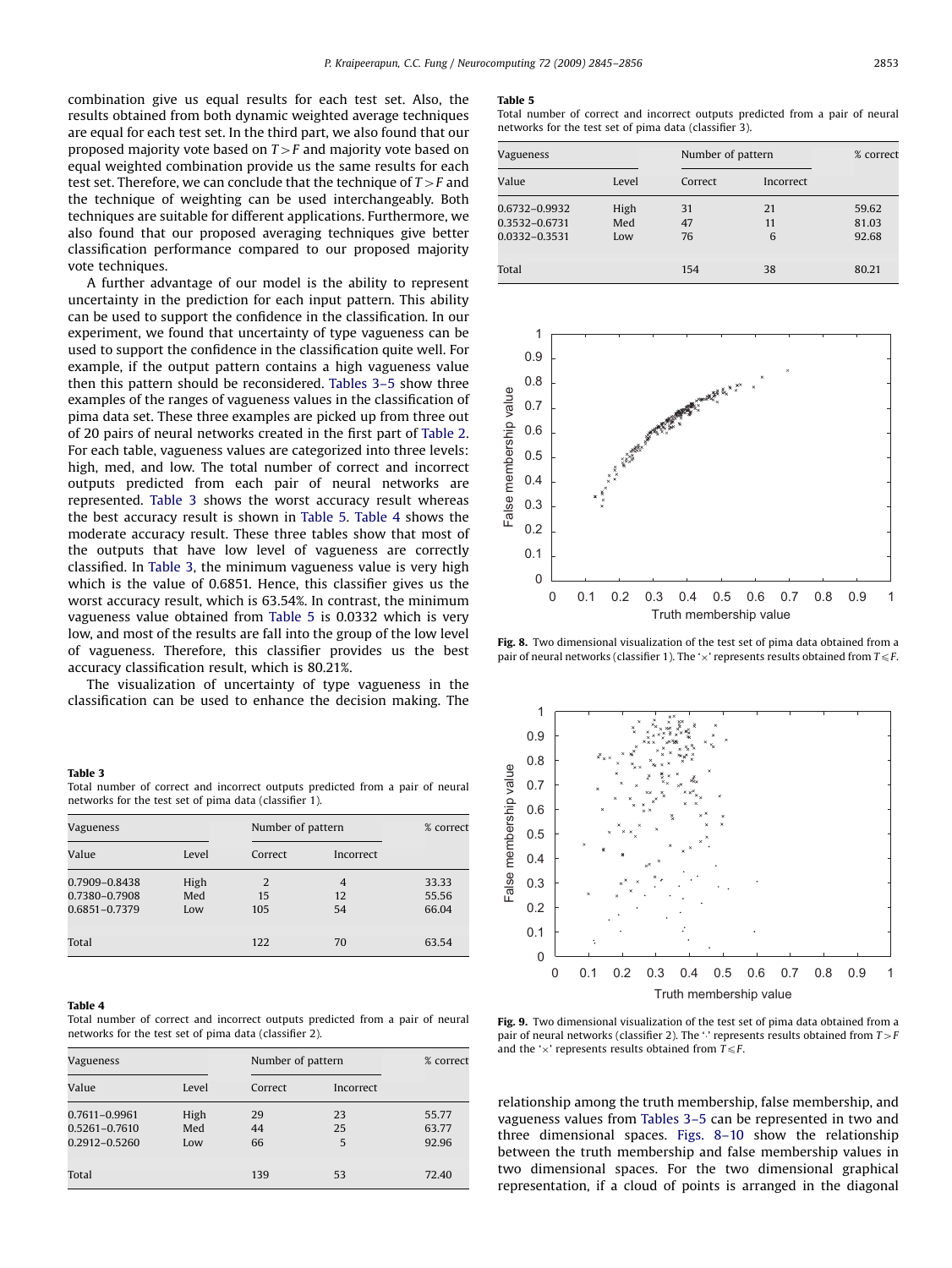

Fig. 10. Two dimensional visualization of the test set of pima data obtained from a pair of neural networks (classifier 3). The '' represents results obtained from  $T>F$ and the ' $\times$ ' represents results obtained from  $T \leq F$ .



Fig. 11. Three dimensional visualization of the test set of pima data obtained from a pair of neural networks (classifier 1).

left as shown in Fig. 10 then the vagueness is low. This situation provides us a high classification accuracy result. On the other hand, the vagueness is very high if a cloud of points is arranged in the diagonal right as shown in [Fig. 8.](#page-8-0) Also, this situation gives us the worse accuracy result.

Figs. 11–13 show the relationship among the truth membership, false membership, and vagueness values in three dimensional spaces. These graphical representations are displayed based on the interpolated surface of vagueness values. They are corresponding to [Figs. 8–10,](#page-8-0) respectively. The vagueness level shown in these representations can be used as an indicator in order to support the decision making. The results shown in Fig. 11 represent higher uncertainty than the results shown in Fig. 12. Also, the results shown in Fig. 12 represent higher uncertainty than the results shown in [Fig. 13](#page-10-0) while the accuracy results obtained from [Fig. 13](#page-10-0) provide us the best results.

## 5. Conclusion and future work

In this paper, two approaches are created for binary classification. The first approach applies a single pair of neural networks whereas the second approach improved on the first one by using an ensemble of pairs of neural networks for the binary classification. Each pair of networks provides the truth and false membership values. These two values are used to compute vagueness in the prediction. Furthermore, errors occurred in the prediction are also estimated. Interpolation techniques are used to estimate those errors. Both approaches apply interval neutrosophic sets in order to represent imperfection in the prediction. In this paper, there are several techniques created based on these two approaches. The results obtained from a single pair of networks are compared to the results obtained from an ensemble of pairs of networks. The proposed ensemble technique provides better classification accuracy than the proposed single pair of networks. All our proposed techniques also improve the classification performance compared to the existing techniques using only the truth networks. Therefore, we can observe that using the complementary neural networks with the quantification of vagueness and errors can be a good starting point for further research on the binary neural network classification. In future, we will apply our techniques to cellular automata in order to represent imperfection in the classification.



Fig. 12. Three dimensional visualization of the test set of pima data obtained from a pair of neural networks (classifier 2).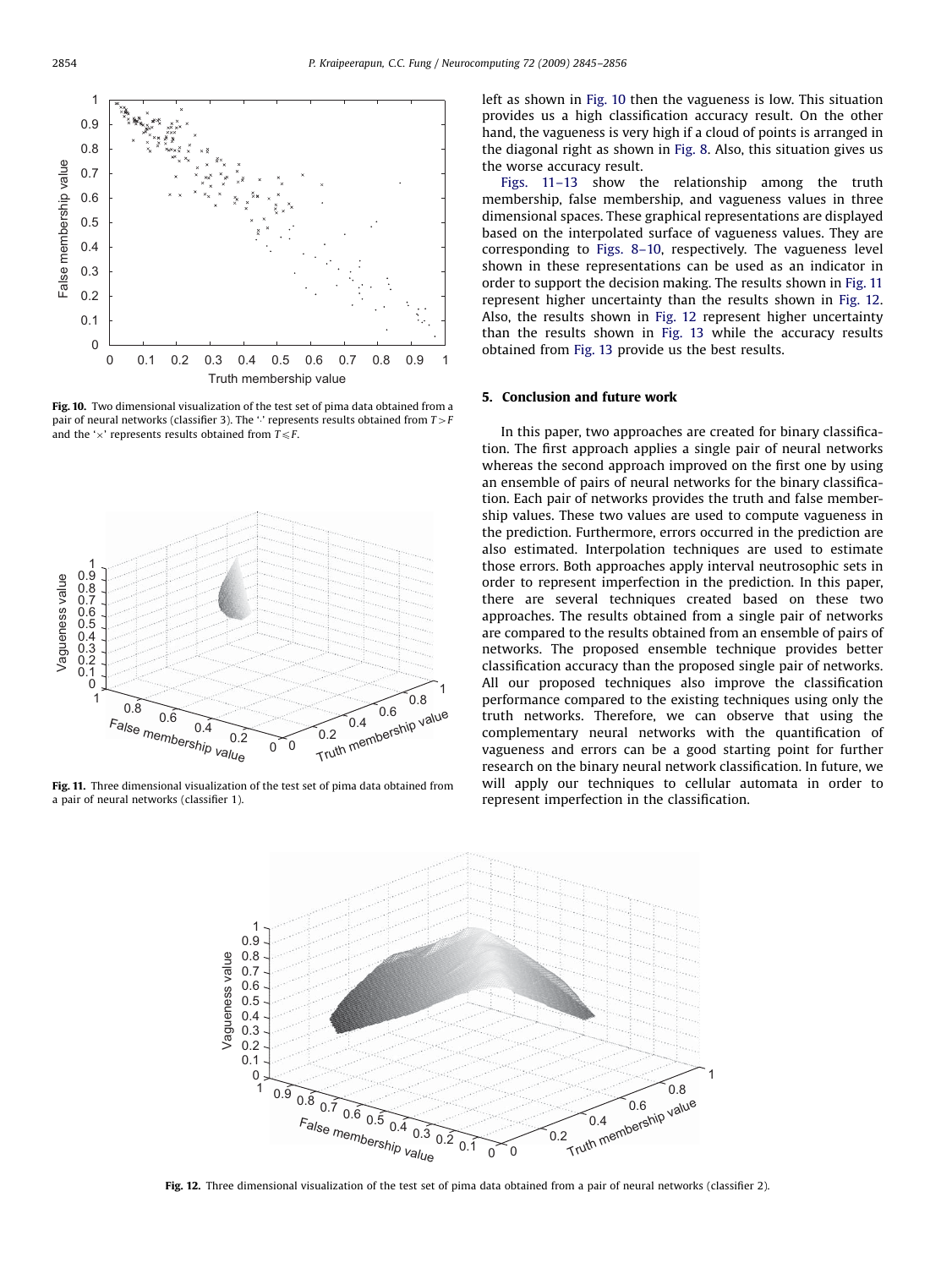<span id="page-10-0"></span>

Fig. 13. Three dimensional visualization of the test set of pima data obtained from a pair of neural networks (classifier 3).

#### References

- [1] P. Alfeld, Scattered data interpolation in three or more variables, in: Mathematical Methods in Computer Aided Geometric Design, Academic Press, New York, 1989, pp. 1–34.
- [2] I. Amidror, Scattered data interpolation methods for electronic imaging systems: a survey, Journal of Electronic Imaging 11 (2002) 157–176.
- [3] T. Ash, Dynamic node creation in backpropagation networks, Connection Science 1 (1989) 365–375.
- [4] A. Asuncion, D. Newman, UCI machine learning repository, 2007, URL ([http://](http://www.ics.uci.edu/~mlearn/MLRepository.html) [www.ics.uci.edu/JJsimmlearn/MLRepository.html](http://www.ics.uci.edu/~mlearn/MLRepository.html)).
- [5] A. Atiya, On the required size of multilayer networks for implementing realvalued functions, in: IEEE International Conference on Neural Networks, vol. 3, 1994.
- [6] S. Aylward, R. Anderson, An algorithm for neural network architecture generation, in: AIAA Computing in Aerospace VIII, 1991.
- [7] E. Baum, On the capabilities of multilayer perceptrons, Journal of Complexity 4 (1988) 193–215.
- [8] Z. Boger, H. Guterman, Knowledge extraction from artificial neural network models, in: IEEE International Conference on Systems, Man, and Cybernetics, SMC97, vol. 4, 1997.
- [9] L. Breiman, Bagging predictors, Machine Learning 24 (2) (1996) 123–140.
- [10] N. Chawla, T. Moore, K. Bowyer, L. Hall, C. Springer, W. Kegelmeyer, Bagginglike effects for decision trees and neural nets in protein secondary structure prediction, in: ACM SIGKDD Workshop on Data Mining in Bio-Informatics, 2001.
- [11] T.F. Cox, M.A.A. Cox, Multidimensional Scaling, second ed., Chapman & Hall, CRC Press, London, Boca Raton, FL, 2001.
- [12] T.G. Dietterich, Ensemble methods in machine learning, in: J. Kittler, F. Roli (Eds.), Multiple Classifier Systems, Lecture Notes in Computer Science, vol. 1857, Springer, Berlin, 2000.
- [13] T.G. Dietterich, G. Bakiri, Solving multiclass learning problems via errorcorrecting output codes, Journal of Artificial Intelligence Research 2 (1995) 263–286.
- [14] A. Dilo, P. Kraipeerapun, W. Bakker, R. de By, Storing and handling vague spatial objects, in: The 15th International Workshop on Database and Expert Systems Applications, DEXA 2004, 2004.
- [15] M. Duckham, Uncertainty and geographic information: computational and critical convergence, in: Representation in a Digital Geography, Wiley, New York, 2002.
- [16] M. Duckham, J. Sharp, Representing GIS, chap. Uncertainty and geographic information: Computational and critical convergence, John Wiley, New York, 2005, pp. 113–124.
- [17] P.F. Fisher, Models of uncertainty in spatial data, in: Geographical Information Systems: Principles, Techniques, Management and Applications, second ed., Wiley, Chichester, 2005, pp. 69–83.
- [18] P. Hájek, L. Godo, F. Esteva, Fuzzy logic and probability, in: Eleventh Annual Conference on Uncertainty in Artificial Intelligence, Montreal, Quebec, Canada, 1995.
- [19] L.K. Hansen, P. Salamon, Pattern analysis and machine intelligence, in: IEEE Transactions on Pattern Analysis and Machine Intelligence, vol. 12, 1990.
- [20] Y. Hirose, I. Yamashita, S. Hijiya, Back-propagation algorithm which varies the number of hidden units, Neural Networks 4 (1991) 61–66.
- [21] S.-C. Huang, Y.-F. Huang, Bounds on the number of hidden neurons in multilayer perceptrons, IEEE Transactions on Neural Networks 2 (1) (1991) 47–55.
- [22] K. ichi Funahashi, Multilayer neural networks and Bayes decision theory, Neural Networks 11 (2) (1998) 209–213.
- [23] B. Igelnik, Y.-H. Pao, Estimation of size of hidden layer on basis of bound of generalization error, in: Proceedings of IEEE International Conference on Neural Networks, vol. 4, 1995.
- [24] M.M. Islam, X. Yao, K. Murase, A constructive algorithm for training cooperative neural network ensembles, IEEE Transactions on Neural Networks 14 (4) (2003) 820–834.
- [25] J.F. Kolen, J.B. Pollack, Back propagation is sensitive to initial conditions, in: R.P. Lippmann, J.E. Moody, D.S. Touretzky (Eds.), Advances in Neural Information Processing Systems, vol. 3, Morgan Kaufmann Publishers, Inc., Los Altos, CA, 1991.
- [26] P. Kraipeerapun, C.C. Fung, W. Brown, Assessment of uncertainty in mineral prospectivity prediction using interval neutrosophic set, in: Y. Hao, J. Liu, Y. Wang, Y. ming Cheung, H. Yin, L. Jiao, J. Ma, Y.-C. Jiao (Eds.), CIS (2), Lecture Notes in Computer Science, vol. 3802, Springer, Berlin, 2005.
- [27] P. Kraipeerapun, C.C. Fung, W. Brown, K.W. Wong, Mineral prospectivity prediction using interval neutrosophic sets, in: V. Devedzic (Ed.), Artificial Intelligence and Applications, IASTED/ACTA Press, 2006.
- [28] P. Kraipeerapun, C.C. Fung, W. Brown, K.W. Wong, Neural network ensembles using interval neutrosophic sets and bagging for mineral prospectivity prediction and quantification of uncertainty, in: Proceedings of the 2006 IEEE International Conferences on Cybernetics and Intelligent Systems, Bangkok, Thailand, 2006.
- [29] P. Kraipeerapun, K.W. Wong, C.C. Fung, W. Brown, Quantification of uncertainty in mineral prospectivity prediction using neural network ensembles and interval neutrosophic sets, in: Proceedings of the 2006 IEEE World Congress on Computational Intelligence: A Joint Conference of the International Joint Conference on Neural Networks, IJCNN 2006, Vancouver, Canada, 2006.
- [30] L. Kulik, Vague spatial reasoning based on supervaluation, in: S. Winter (Ed.), Geographical Domain and Geographical Information Systems—GeoInfo Series, Institute for Geoinformation, Vienna University of Technology, Vienna, vol. 19, 2000.
- [31] J.R. McDonnell, D. Waagen, Determining neural network hidden layer size using evolutionary programming, Professional Paper ADA273242, Naval Command Control and Ocean Surveillance Center RDT and E Division, San Diego, CA, 1993.
- [32] P. Melville, R.J. Mooney, Constructing diverse classifier ensembles using artificial training examples, in: Proceedings of the 18th International Joint Conference on Artificial Intelligence, IJCAI, 2003.
- [33] D. Opitz, R. Maclin, Popular ensemble methods: an empirical study, Journal of Artificial Intelligence Research 11 (1999) 169–198.
- [34] K. Peng, S.S. GE, C. Wen, An algorithm to determine neural network hidden layer size and weight coefficients, in: Proceedings of the 15th IEEE international Symposium on Intelligent Control, ISIC 2000, 2000.
- [35] M.A. Sartori, P.J. Antsaklis, A simple method to derive bounds on the size and to train multilayer neural networks, IEEE Transactions on Neural Networks 2 (4) (1991) 467–471.
- [36] H. Schwenk, Y. Bengio, Boosting neural networks, Neural Computation 12 (8) (2000) 1869–1887.